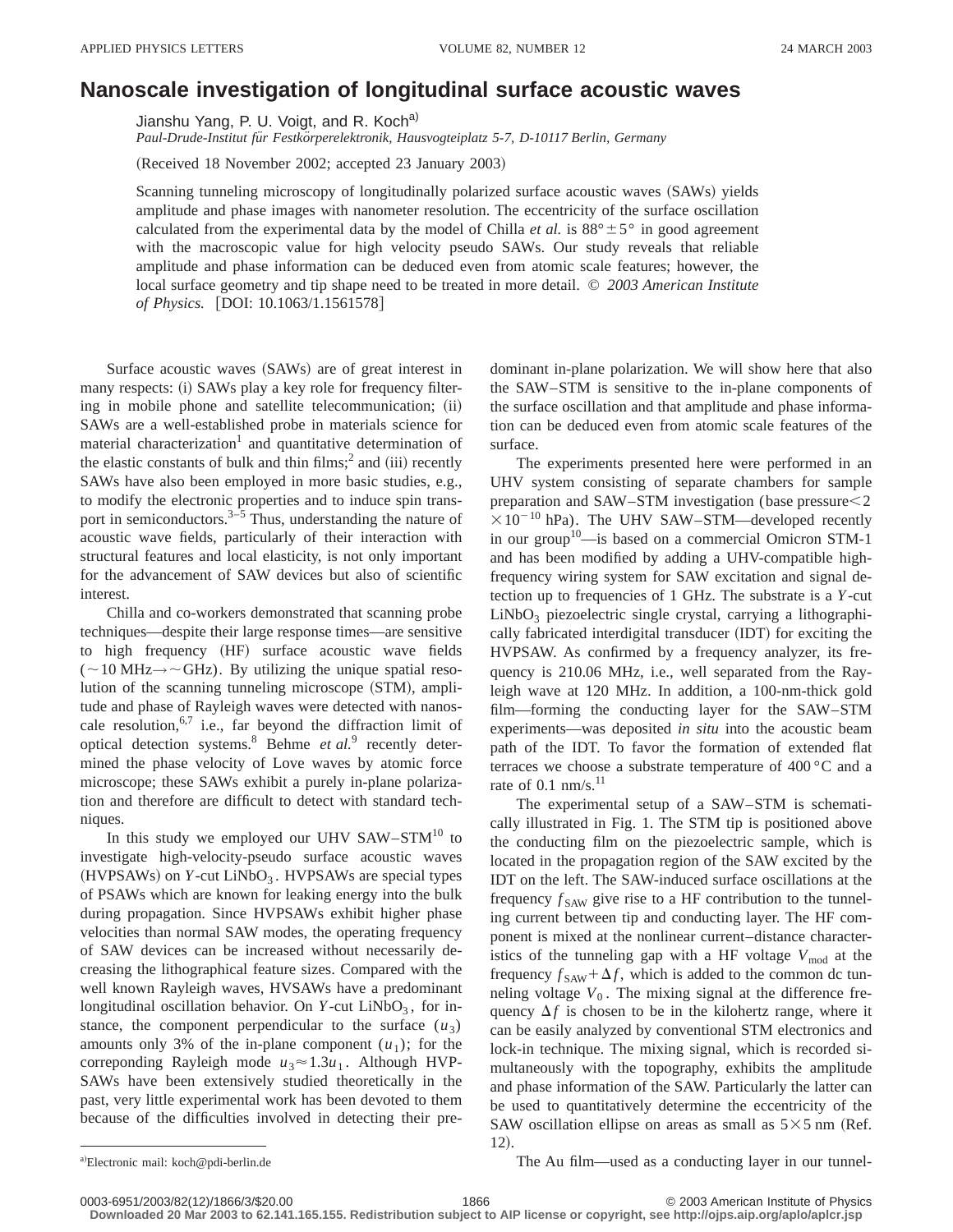

FIG. 1. Experimental setup of the SAW–STM for the measurement of SAW motion. The SAW-induced tunneling current modulation at the frequency  $f_{SAW}$  is mixed with the modulation of the tunneling voltage ( $f_{SAW} + \Delta f$ ) at the nonlinear current–distance characteristic of the tunneling gap. A lock-in amplifier extracts the resulting difference frequency signal  $(\Delta f)$  yielding amplitude and phase of the SAW, which both are recorded in addition to the topography.

ing experiments—exhibits a textured morphology and consists of crystalline islands with mainly hexagonal and occasionally rectangular shapes and dimensions ranging from 10 to 150 nm. The STM topview of Fig.  $2(a)$  shows a grain with a 30 nm wide horizontal plateau that is framed by a 2 nm high bulged border  $(B)$ . The plateau consists of atomically flat extended  $(111)$  terraces separated by two steps,  $S_1$  and *S*<sup>2</sup> , of single atomic height.

While scanning the topography, also the phase and amplitude at the difference frequency are simultaneously extracted from the tunneling current. The corresponding grayscale images, displayed in Fig. 2(b), demonstrate that  $SAW-$ STM is indeed sensitive to SAWs with negligible out-ofplane oscillation. Interestingly many details of the surface morphology can also be recognized in the two SAW-induced images, such as the plateau with two monosteps or its bulged border.

According to the model of Chilla *et al.*,<sup>6,13</sup> both amplitude *A* and phase  $\varphi$  of the distance modulation signal measured in the SAW–STM experiment depend on the local tilt of the surface. Since the electrons tunnel mainly along the shortest line between tip apex and sample surface, the oscillation ellipse is monitored at different stages depending on the local inclination angles  $\gamma_x$  and  $\gamma_y$  of the surface along and perpendicular to the propagation direction of the SAW [compare Fig.  $3(a)$ ]. The detected amplitude and phase modulations obviously are linked to structural features and therefore are the result of the imaging process and not due to local variations in amplitude or phase. In fact, with a wavelength of about 3.5  $\mu$ m, both amplitude and phase of the excited leaky wave are essentially constant on the length scale of typical STM images ( $\Delta \theta \leq 6^{\circ}$  for Fig. 2). Quantitative evaluation<sup>6,13</sup> yields the following equations for  $A$  and  $\varphi$ :

$$
A = u_0 \sqrt{\frac{\sin^2 \beta}{1 + g_y / g_x + 1/g_x} + \frac{\cos^2 \beta}{1 + g_x + g_y}},
$$
(1)



FIG. 2. (a)  $62\times42$  nm<sup>2</sup> topview of a 100-nm-thick Au film on *Y*-cut  $LiNbO<sub>3</sub>$  as well as (b) phase (left) and amplitude (right) images of a HVP– SAW, all recorded simultaneously with the SAW–STM. (c)–(e) Simulated phase (left) and amplitude images (right) at different angles  $\beta$  of the oscillation ellipse. Good agreement with experiment is achieved with  $\beta = 88^\circ$ .

Here  $g_x = (\tan \gamma_x)^2$  and  $g_y = (\tan \gamma_y)^2$  account for the local tilt that is given by the inclination angles  $\gamma_x$  and  $\gamma_y$ , respectively.  $\beta$  denotes the eccentricity angle of the oscillation ellipse and is calculated by  $\beta = \arctan(u_1 / u_3)$  from the respective longitudinal and transverse displacement amplitudes  $u_1$ and  $u_3$  ( $u_0 = \sqrt{u_1^2 + u_3^2}$ ). Note that because of the derivatives occurring in Eqs.  $(1)$  and  $(2)$ , the structural features are even more pronounced in amplitude and phase images compared with topography.

Comparison of the experimental results with phase and amplitude images simulated by Eqs.  $(1)$  and  $(2)$  enables the quantitative determination of the eccentricity  $\beta$  of the SAW oscillation ellipse. Figures  $2(c) - 2(e)$  show simulations for different values of  $\beta$  using the experimental topography [Fig.  $2(a)$ ] as input parameter. Obviously, the best agreement with experiment is achieved with  $\beta$  close to the theoretical value  $\beta_{\text{th}}$ =88° for the HVP–SAW on *Y*-cut LiNbO<sub>3</sub>. The influence of topography is reproduced on a quantitative level for structural features with dimensions above 1–2 nm. This con-

 $\varphi$  = arctan(tan  $\beta$  tan  $\gamma_x$ ). (2) cerns, for instance, the increase of phase (bright) or the re-<br>Downloaded 20 Mar 2003 to 62.141.165.155. Redistribution subject to AIP license or copyright, see http://ojps.aip.org/